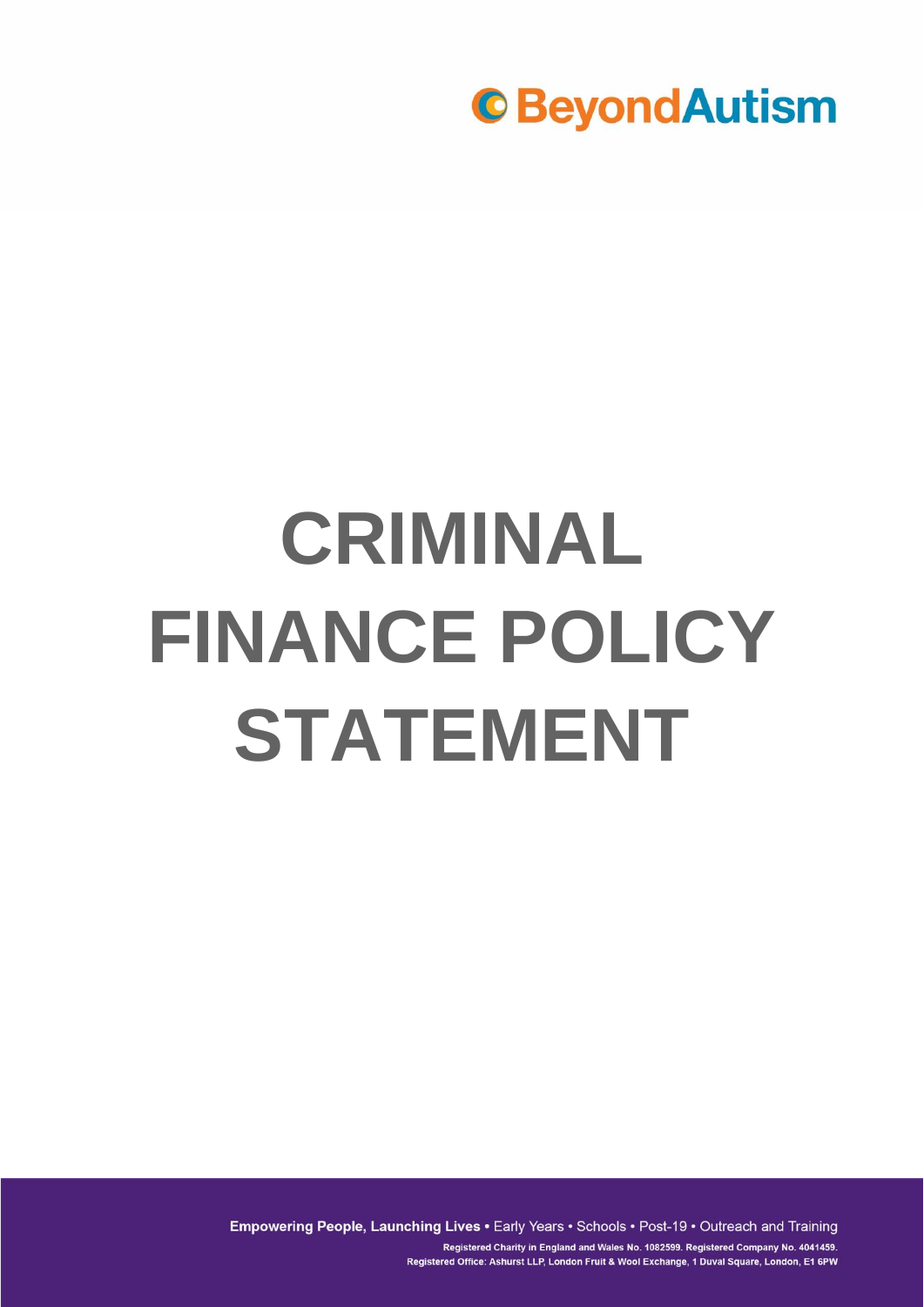

# **Criminal Finance Policy Statement**

#### Our commitment

At BeyondAutism (BA) we do not condone and have a zero tolerance approach to the facilitation of tax evasion. This statement is published in accordance with Part 3 of the Criminal Finances Act 2017 (CFA2017) – corporate offences of failure to prevent facilitation of tax evasion.

This statement sets out the commitment of the charity to preventing persons associated with the charity from engaging in the criminal facilitation of tax evasion in the UK. It also sets out the steps the charity has taken and will take in relation to preventing the facilitation of tax evasion.

#### **Introduction**

Tax evasion occurs when individuals or businesses deliberately omit, conceal or misrepresent information in order to reduce their tax liabilities. Organisations can be used by associated individuals or businesses to facilitate taxpayer evasion in the UK or in a foreign country.

For example, Dirty Cleaning Ltd (DCL) is a contract cleaning company. DCL pays some of its employees in cash and does not run a full payroll thereby understating the amount of national insurance and taxation payable to HMRC. This is tax evasion. If BA were to contract the company, this would amount to the facilitation of tax evasion and could potentially lead to a significant fine. BA would have to rely on its due diligence procedures for its defence.

The charity is committed to preventing the facilitation of tax evasion by associated individuals or businesses anywhere within its operations. We achieve this through developing and maintaining reasonable prevention procedures designed to mitigate the risk of facilitation of tax evasion, carrying out of regular due diligence and risk assessments of our activities and creating awareness and a culture of compliance throughout the charity. We also use our risk management processes to identify any emerging risks for future activities, changes in legislation and through efficient and effective contract management.

The charity believes that there are substantial advantages associated with the rejection of the provision of services to enable tax evasion especially in terms of reputational, customer and business partner confidence.

#### Risk assessment and Implementation of Prevention Procedures

The charity is committed to embedding processes and controls which are designed to eliminate opportunities for the criminal facilitation of tax evasion.

The charity undertakes risk assessments of all activities to determine the nature and extent of exposure to the risk of any 'associated persons' (for example, employees, agents,